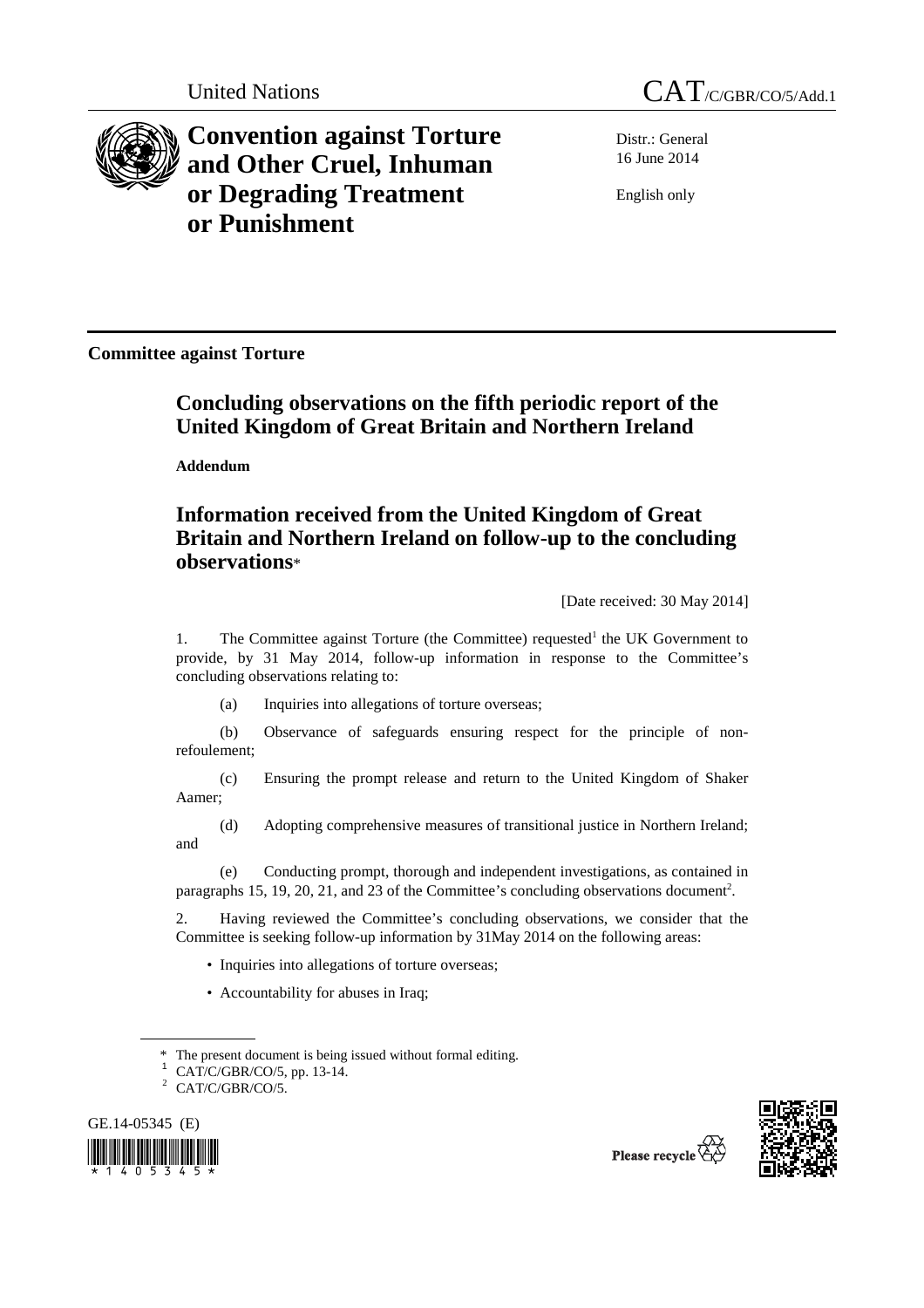- Transfer of detainees to Afghanistan;
- Deportations to Sri Lanka;
- Release and return to the UK of Shaker Aamer;
- Transitional justice in Northern Ireland.

3. We also note that the Committee has asked that the UK Government agree to follow the optional reporting procedure in preparing its sixth periodic report by 31 May 2017. Under this procedure, the Committee will send the UK Government a list of issues and the reply to those issues will constitute, under article 19 of the Convention, the UK Government's next periodic report. The UK Government is content to agree to this request.

4. The response of the UK Government is set out below.

#### **Inquiries into allegations of torture overseas**

**The Committee recommends that the State party establish without further delay an inquiry on alleged acts of torture and other ill-treatment of detainees held overseas committed by, at the instigation of or with the consent or acquiescence of British official. The State party should ensure that the new inquiry is designed to satisfactorily address the shortcomings of the Detainee Inquiry, identified by a broad range of actors. In this regard, the Committee encourages the State party to give due consideration to the report of the Special Rapporteur on torture and other cruel, inhuman or degrading treatment or punishment (A/HRC/19/61). The State party should ensure that all perpetrators of torture and ill treatment identified in the context of the inquiry are duly prosecuted and punished appropriately, and that effective reparation, including adequate compensation, is granted to every victim. Furthermore, the Committee urges the State party to speedily publish the content of the interim report of the Detainee Inquiry to the fullest extent possible. (para. 15 of the concluding observations)** 

#### **UK Government response**

5. The UK Government published the Report of the Detainee Inquiry on Thursday 19 December 2013. The UK Government has asked the Intelligence and Security Committee (ISC) of the UK Parliament to inquire into the themes and issues identified in it, take further evidence and report to the UK Government and to Parliament on the outcome of their inquiry. It is hoped the ISC will be in a position to do so before the end of 2014, although the precise timetable is a matter for them.

# **Accountability for abuses in Iraq**

**The Committee urges the State party to take all necessary measures to establish responsibilities and ensure accountability, including setting up a single, independent public inquiry to investigate allegations of torture and cruel, inhuman or degrading treatment or punishment in Iraq from 2003 to 2009. In accordance with the Committee's general comment No. 3 (2012) on implementation of article 14 by States parties, the State party should also ensure that all victims of torture, cruel, inhuman or degrading treatment obtain redress and are provided with an effective remedy and reparation, including restitution, fair and adequate financial compensation, satisfaction and appropriate medical care and rehabilitation. (para. 16 of the concluding observations)**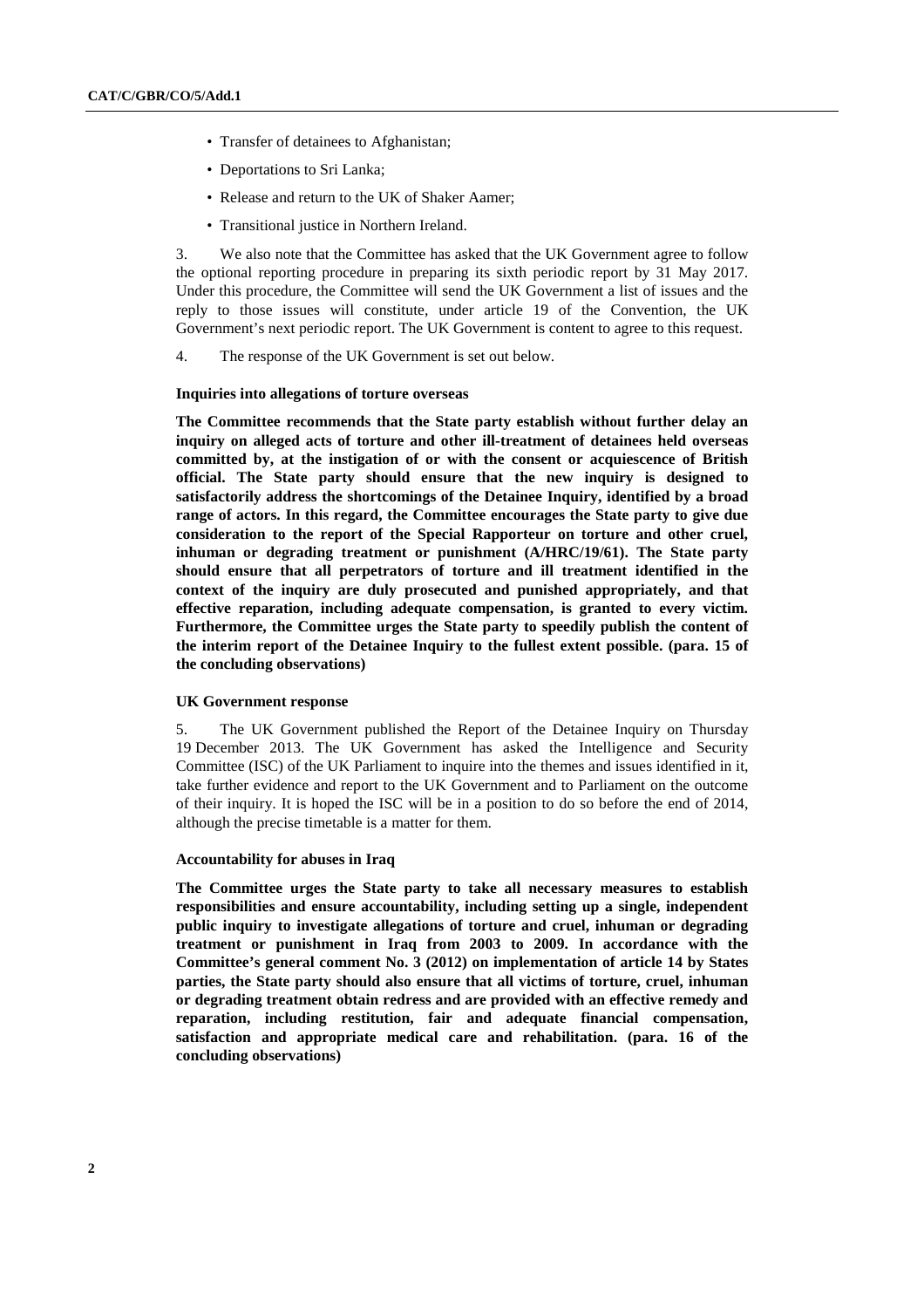### **UK Government response**

6. The UK Government is committed to ensuring that appropriate measures are taken effectively and independently to investigate all allegations of wrongdoing made against members of the UK Armed Forces. It does not however accept that a single public inquiry must be set up to deal with allegations of the type set out in the Committee's recommendation.

7. In the judgments in the case of *R (Ali Zaki Mousa and others) v Secretary of State for Defence No 2*, the High Court found that that the Secretary of State's decision not to order a single public inquiry could not be impugned. The Court noted a number of factors which, in the present circumstances, would make it inappropriate to set up such an inquiry. These factors include the length of time it would take to complete a single public inquiry, the disproportionate costs involved, and the potential for revisiting matters that have already been addressed, including through the Baha Mousa Inquiry.

8. It is acknowledged that, although the Court found the Iraq Historic Allegations Team (IHAT) to be sufficiently independent, it also considered that where the State had an obligation to investigate under Article 2 ECHR (European Convention on Human Rights), the investigatory process as it was then constituted, was insufficient to discharge fully that obligation. Accordingly, it ordered that, in relation to a number of cases, an inquisitorial process modelled on coronial inquests should be established at the conclusion of the service police investigations. However, the Court considered that the procedure adopted by the IHAT, for the purpose of investigating alleged violations of Article 3 ECHR is "a more than proportionate performance" of the State's duties, subject to making the inquiry accessible to the family and the public, and considering the issues of timeliness and delay.

9. Preparatory work on the first of these coronial-style fatality investigations began towards the end of 2013. A retired High Court judge was appointed in January 2014 as Inspector to supervise the first two cases. It is expected these two cases will be completed by autumn 2014.

# **Transfer of detainees to Afghanistan**

**The Committee recommends that the State party adopt a clear policy and ensure in practice that the transfer of detainees to another country is clearly prohibited when there are substantial grounds for believing that he or she would be in danger of being subjected to torture. It further recommends that the State party recognize that diplomatic assurances and monitoring arrangements cannot be relied upon to justify transfers when such substantial risk of torture exists. (para. 19 of the concluding observations)** 

#### **UK Government response**

10. As previously presented to the Committee, the UK already has a clear policy: it does not transfer detainees where, at the point of transfer, there is a real risk of serious mistreatment or torture. Accordingly the UK commenced transfers to the Afghan authorities at the Afghan National Detention Facility at Parwan in June 2013. This followed a thorough assessment of the risk of mistreatment which was endorsed by the UK courts<sup>3</sup>. A variety of methods are required to judge and assure any given transfer route.

<sup>&</sup>lt;sup>3</sup> The Queen (on application of) Niahmutullah Haqim (and  $7$  others) – and – Secretary of State for Defence, and the Queen (on the application of) Yahyah – and – Secretary of State for Defence.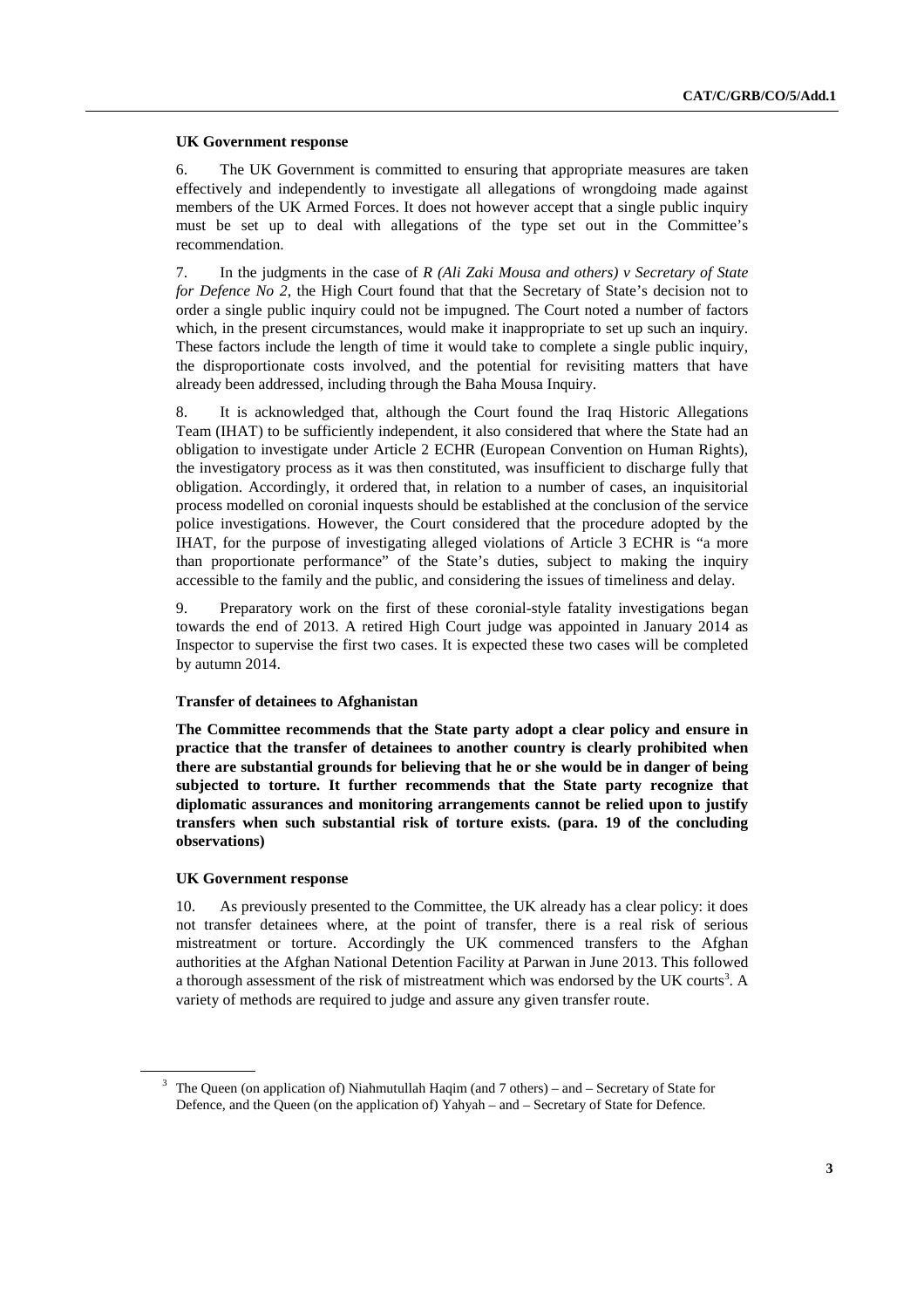#### **Deportations to Sri Lanka**

**The Committee recommends that the State party observes the safeguards to ensure respect for the principle of non-refoulement, including consideration of whether there are substantial grounds to indicate that an asylum-seeker might be in danger of torture or ill-treatment upon deportation to his or her country of origin. The Committee calls on the State party to conduct a thorough risk assessment of situations covered by article 3 of the Convention, notably by taking into consideration evidence from Sri Lankans whose post-removal torture claim were found credible, and revise its country guidance accordingly. (para. 20 of the concluding observations)** 

### **UK Government response**

11. The UK does not remove an individual where there are substantial grounds for believing that the individual will face a real risk of being tortured or subject to cruel, inhuman or degrading treatment. Where a situation covered by article 3 of the Convention against Torture arises, the UK rigorously applies the current country guidance case and objective country evidence in assessing whether or not there will be a risk to the individual on return.

12. The UK is prohibited from removing an individual to a place where that individual will face a real risk of being tortured, or similarly ill-treated, by the terms of the Convention against Torture and other international conventions which it has ratified, as well as our own domestic law. Allegations of mistreatment on return to any country are taken very seriously.

13. The policy on returns to Sri Lanka is informed by changes to the country situation and case law (both UK and European). It is reviewed on a continuous basis. Each application for the UK's protection is case managed by trained officials. Every case is considered on its individual merits against up-to-date country information, relevant law and any handling guidance specific to the type of claim, such as on gender grounds.

14. Throughout 2012, the UK considered the allegations of mistreatment of returnees to Sri Lanka published in reports by Human Rights Watch, Freedom from Torture and Tamils against Genocide. There were difficulties with these reports, as was recognised by the UK's Immigration & Asylum Chamber, Upper Tribunal in the country guidance (CG) case of *GJ and Others (post – civil war returnees) Sri Lanka CG* [2013] UKUT 00319 (IAC) of 5 July 2013 (see attached appendix).

15. The UK's policy position on the handling of applications from nationals from Sri Lanka is set out in an Operational Guidance Note (OGN) published in April 2012. The reports by Human Rights Watch, Freedom from Torture and Tamils Against Genocide were then fully addressed in a country policy bulletin published in October 2012. The UK reflected in this guidance an acceptance that torture does occur in Sri Lanka and that certain categories of individuals by fact of their profile, such as journalists or human rights activists, might be at risk, and also other individuals by an accumulation of risk factors. Thus, the policy reflected the country information and law, and ensured the UK complied with its international obligations. The reports did not provide evidence that Tamils per se were at risk and this was also reflected in the policy.

16. From February to April 2013 the Upper Tribunal of the UK Immigration and Asylum Chamber heard evidence in a new country guidance case for Sri Lanka. This case considered the position for Tamils returning to Sri Lanka, some 4 years since the defeat of the LTTE (Liberation Tigers of Tamil Eelam) in 2009, which was the last time the Tribunal had considered this issue.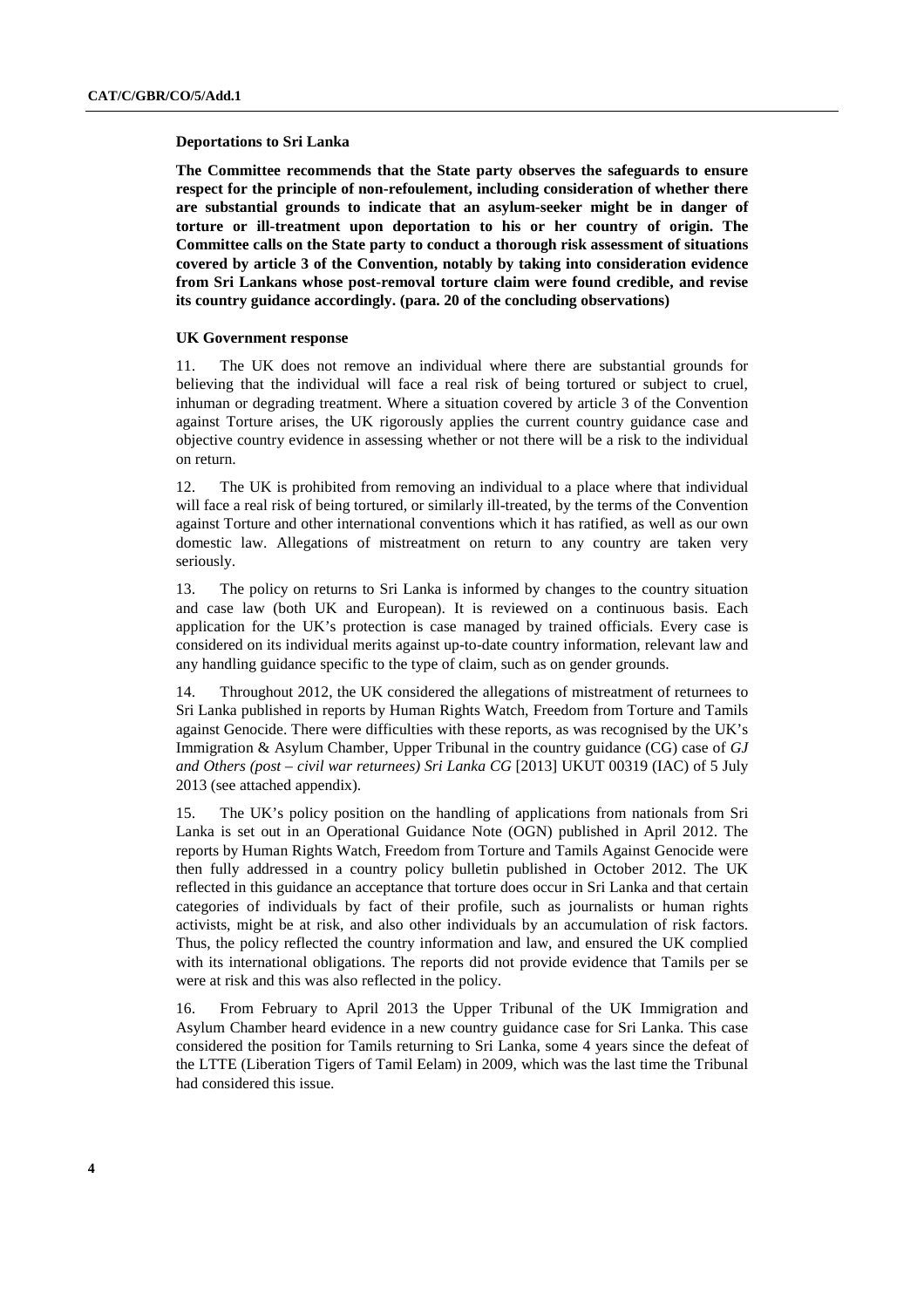17. A considerable amount of evidence was presented to the Tribunal, including from those organisations alleging the mistreatment of returnees. Again the UK Home Office considered this evidence and concluded that a change in policy was unwarranted pending the Tribunal reaching its conclusions.

18. During the hearing of the new country guidance case, the UK High Court issued an order in February 2013 which applied specifically to the enforced return of Tamil failed asylum seekers on one charter flight of 28 February 2013. This order was made because the decision in the *CG* case was expected shortly after April 2013 and the judge made no findings on safety on return (see appendix).

19. The flight of 28 February 2013 to Sri Lanka went ahead and removed from the UK 13 individuals who had no rights to remain in the UK. There were no enforced returns of Tamil failed asylum seekers on that flight. The UK halted further enforced returns of Sri Lankan Tamil failed asylum seekers until the tribunal had promulgated its decision in the *CG* case. In the meantime, returns of other categories to Sri Lanka have continued since February 2013 and no allegations of mistreatment have been received.

20. The Tribunal promulgated its decision in *GJ and Others (post – civil war returnees) Sri Lanka CG* [2013] UKUT 00319 (IAC) on 5 July and defined new risk categories for the handling of Sri Lankan applications for international protection (see appendix for details). They did not accept the submission that Tamils per se are at risk.

21. On 31 July 2013 the Home Office published a new OGN for Sri Lanka reflecting the Tribunal's findings in the case of *GJ & Others*. An instruction was also issued to caseworkers that all current Sri Lankan cases must now be considered, before any removal decision, against the new risk categories identified by the Tribunal in *GJ & Others*. As the Tribunal considered all the reports the Committee is concerned with, this means we have updated our country guidance as recommended by the Committee. As stated above, consideration of case law is only one element of the UK's consideration of a claim of international protection, and as such, the UK does not base its decisions solely on the findings of *GJ & Others*.

22. This has ensured that the UK fulfils its international obligations, including those under the Convention against Torture. Returns are only undertaken when the UK, including the UK courts, have judged it safe to do so.

23. Two of the appellants in the case of *GJ & Others* have now been granted permission to appeal to the Court of Appeal. Pending the Court of Appeal reaching its conclusions in the case, the Tribunal decision in *GJ & Others* remains country guidance law on returns to Sri Lanka. Each case however is considered on its individual merits and as stated above at paragraph 13, case law forms only part of the decision making process.

# **Release and return to the UK of Shaker Aamer**

**The Committee urges the State party to consider all possible measures to ensure the prompt release and return to the United Kingdom of Shaker Aamer, who has been detained without charges for over 11 years. In this context, the State party should follow up on its June 2012 and May 2013 requests to the Secretary of Defence of the United States of America to exercise a 'waiver', as contained within the National Defence Authorisation Act 2012, to enable to release of Shaker Aamer. (para. 21 of the concluding observations)** 

### **UK Government response**

24. Mr Aamer's case remains a high priority for the UK Government. Ministers and senior officials continue to raise Mr Aamer's case with their US counterparts to make clear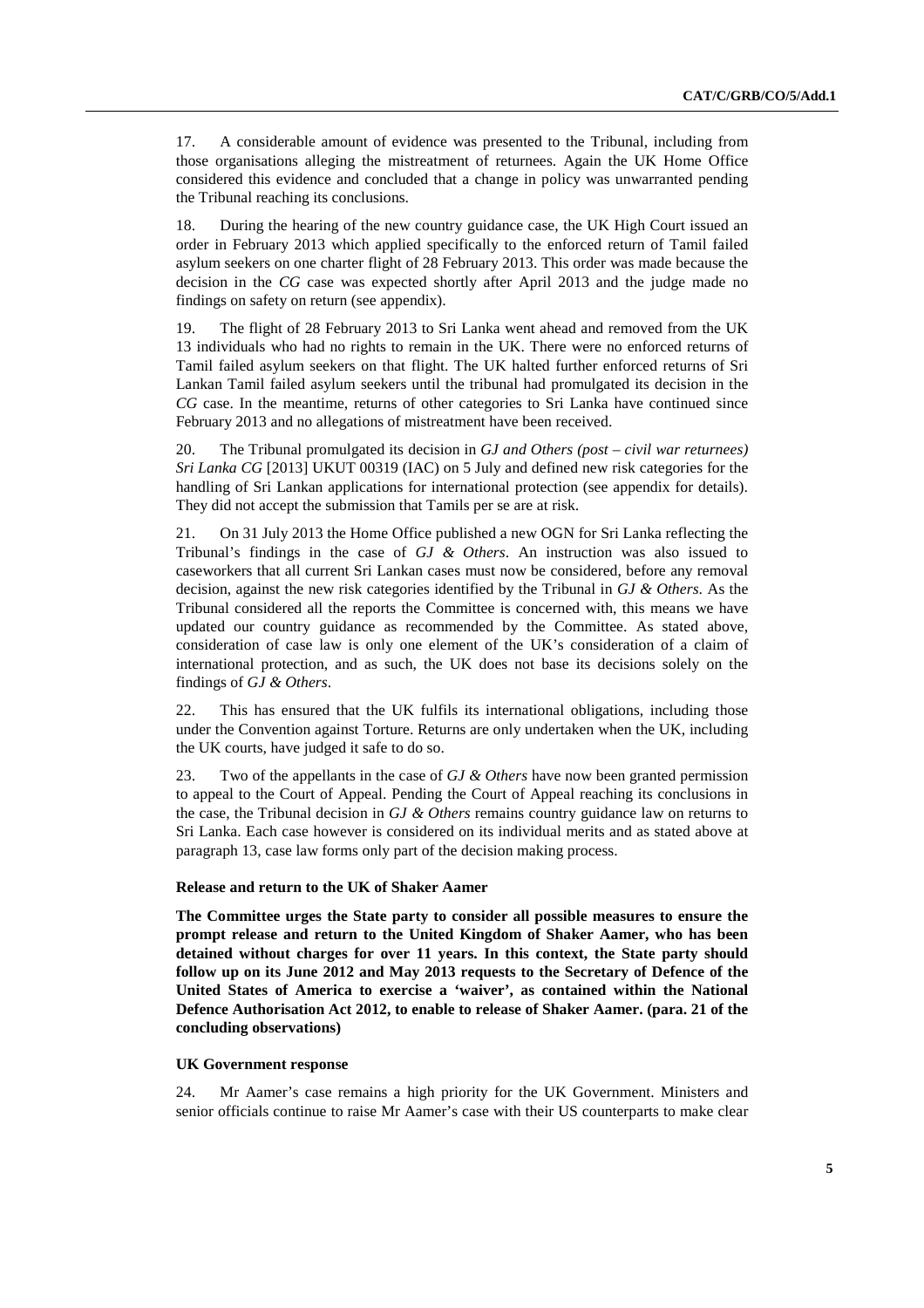to the US that we want him released and returned to the UK as a matter of urgency. The Prime Minister raised Mr Aamer's case with President Obama during the G8 summit in Northern Ireland in June. The Prime Minister later wrote to President Obama reaffirming the importance the UK Government places on the request for Mr Aamer's release. The Deputy Prime Minister went on to raise Mr Aamer's case with Vice-President Biden in September 2013. The Foreign and Defence Secretaries also made representations to their US counterparts in 2013. The UK Government is confident that the US Government understands the seriousness of the UK's request for Mr Aamer's release. Notwithstanding this, any decision regarding Mr Aamer's release ultimately remains in the hands of the US Government.

#### **Transitional justice in Northern Ireland**

**The Committee recommends that the State party develop a comprehensive framework for transitional justice in Northern Ireland and ensure that prompt, thorough and independent investigations are conducted to establish the truth and identify, prosecute and punish perpetrators. In this context, the Committee is of the view that such a comprehensive approach, including the conduct of a public inquiry into the death of Patrick Finucane, would send a strong signal of its commitment to address past human rights violations impartially and transparently. The State party should also ensure that all victims of torture and ill-treatment are able to obtain adequate redress and reparation. (para. 23 of the concluding observations)** 

#### **UK Government response**

25. Northern Ireland, and the United Kingdom as a whole, has one of the most rigorous judicial systems in the world. The UK Government is committed to the full investigation of all deaths by lethal force that occurred during the 'Troubles' (the period from 1968 until the conclusion of the Belfast Agreement in 1998). There are a number of ways in which this will continue to be taken forward, including through inquests, investigations by the Office of the Police Ombudsman for Northern Ireland (OPONI) and the Historical Enquiries Team (the HET), independent reviews and, where appropriate, public inquiries. These mechanisms are themselves subject to rigorous inspection and review, by independent statutory bodies and by the courts through judicial review. In terms of reparations, there are some funds made available through the Northern Ireland Executive for victims and survivors of the Troubles.

26. Inquests into deaths, including those which involved, or are alleged to have involved, the security and law enforcement agencies, are conducted by a coroner. Inquests are an integral part of the system in place to ensure that deaths are properly investigated, in accordance with Article 2 ECHR. As a public authority, the Coroner is required by the Human Rights Act 1998 to ensure that any inquest is compliant with ECHR rights, taking into account judgments of the European Court of Human Rights.

27. The HET is an operational unit of the Police Service of Northern Ireland (PSNI), which was established in September 2005 to review all deaths relating to the Troubles. Between 2005 and 2010 it had an investigative capability and secured one conviction for murder. Since 2010, it has been a review body and now refers all evidential opportunities to Serious Crime Branch of the PSNI for investigation. That arrangement has secured two further murder convictions. As part of the PSNI, it is now the responsibility of the Northern Ireland Executive. The work of the HET is subject to rigorous inspection by Her Majesty's Inspectorate of Constabulary (HMIC), which consists of independent inspectors appointed under the Police Act 1996. HMIC published a report on the HET in July 2013. Although largely critical, the report did note a number of positive aspects, including the HET's positive impact in bringing some degree of resolution for the families who have engaged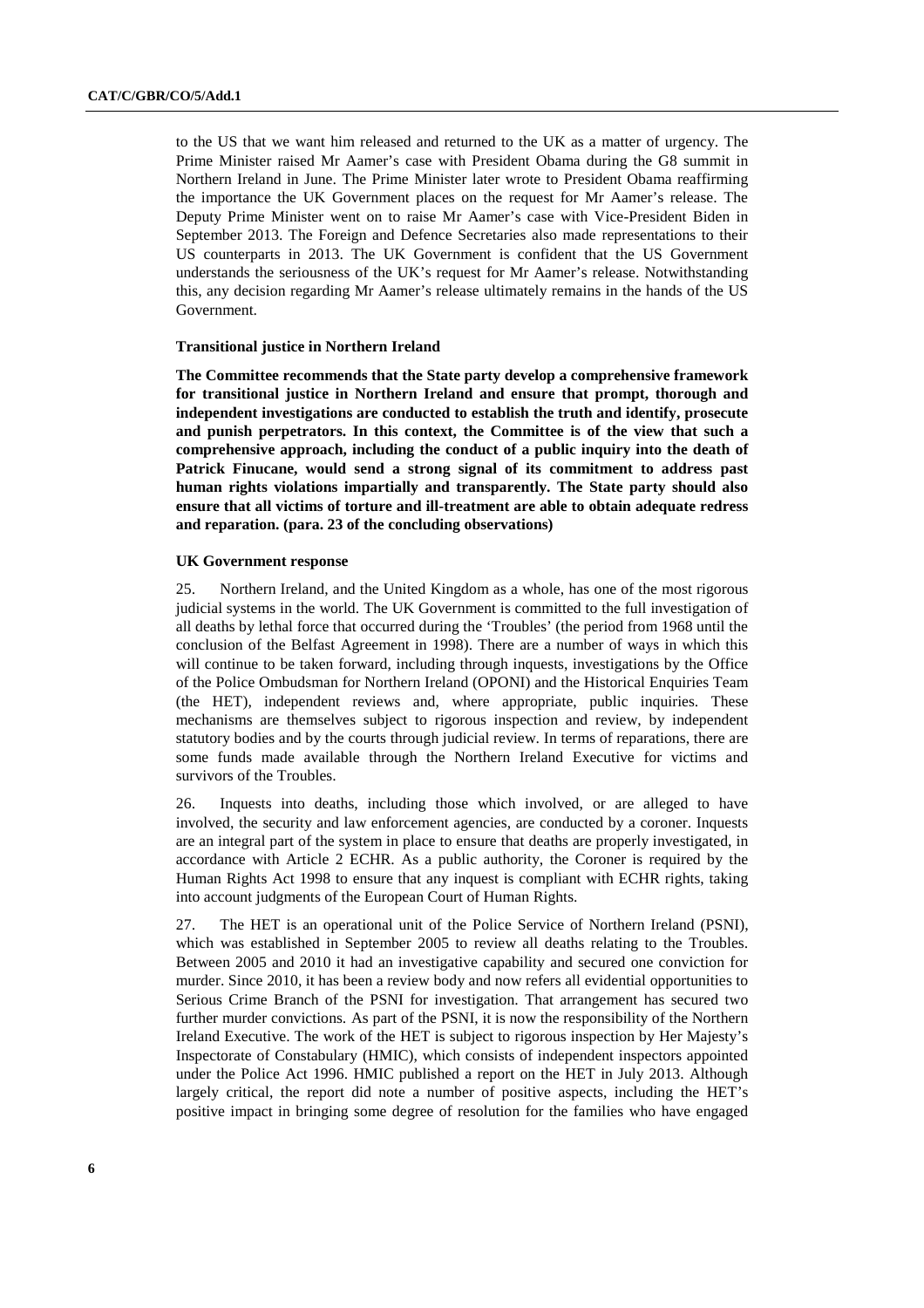with the process, as well as the desire for it to be retained so long as improvements can be made to the way it works. The report contained 20 recommendations made by HMIC. The Chief Constable of the PSNI has accepted all of the recommendations and a working group has been established by the Northern Ireland Policing Board (NIPB) to ensure that they are all implemented. It is expected that this work will be completed within 2014. Work on reviews has been suspended until the recommendations have been implemented. The Northern Ireland Justice Minister meets the NIPB monthly to be kept updated directly on the deliberations and progress of the Board's Working Group, and the Northern Ireland Department of Justice have included this as a standing agenda item in the regular governance meetings with the NIPB.

28. The HET will continue to review all cases on a broadly chronological basis, whether or not there is family engagement with the case. Investigations by the HET will continue to be an important element of the framework for transitional justice.

29. OPONI was established under Part VII of the Police (Northern Ireland) Act 1998, which created a legislative framework for independent oversight of the police. It is tasked with investigating complaints by the public into the conduct of police officers, including any matters arising from HET investigations which raise concerns of possible police criminality. OPONI is itself subject to rigorous inspection by the Criminal Justice Inspectorate of Northern Ireland (CJINI), an independent statutory body. OPONI's work on historic cases was temporarily suspended in September 2011 following a report by CJINI, but this suspension was lifted in January 2013 following a very positive follow-up review by CJINI. CJINI have said that they will re-consider the work of OPONI once three substantial historic reports have been completed. It is expected that this will take place later in 2014.

30. Decisions to hold public inquiries lie solely with the UK Government, through powers provided by the Inquiries Act 2005. The decision as to whether a public inquiry should be held will involve consideration of a number of factors, including the availability of other forms of prompt and effective investigation. In relation to the death of Patrick Finucane in February 1989, the UK Government considered very carefully whether or not to hold a public inquiry. The UK Government had already accepted that there was collusion in this case and the priority was to establish a full public account of what happened as quickly, effectively and transparently as possible. We believe the Patrick Finucane Review, conducted by Sir Desmond de Silva, achieved this. As Sir Desmond noted in his report, he was given access to all the evidence which he sought including highly sensitive intelligence files. The UK Government will continue to consider calls for inquiries on their individual merits, balancing the factors in favour of and against an inquiry, and taking into account the responsibilities of the State for the protection of national security and the protection of Convention rights.

31. The UK Government will continue to support the efforts of the devolved administration to address issues of transitional justice. In 2013, the Office of the First Minister and Deputy First Minister in Northern Ireland published the "Together: Building a United Community" Strategy and established the All Party Working Group led by Dr. Richard Haass. All parties represented in the Northern Ireland Assembly participated in the talks, and groups and members of the public were invited to submit their views on how to address dealing with the past with a view to achieving a strategic solution. It did not prove possible for the Executive parties to reach full agreement but these talks have achieved much common ground that provides a platform for continuing discussions. The UK Government remains in close contact with all parties and is looking at how best to facilitate further progress to support their efforts. The UK Government is hopeful that these continuing discussions will result in further progress on issues relating to transitional justice.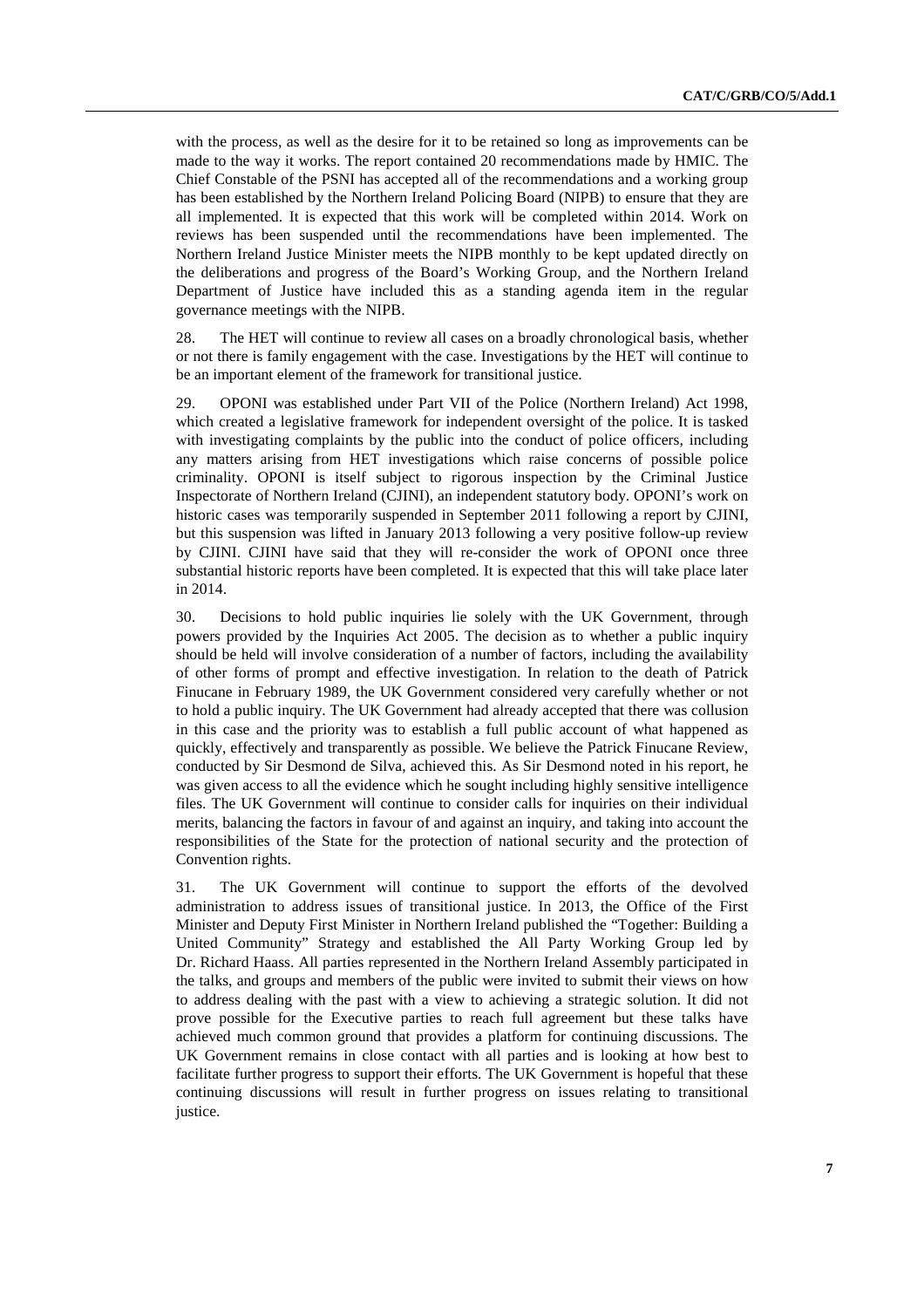# **Appendix**

#### **High Court decision of February 2013**

Regarding the halt to Tamil failed asylum seeker returns in February 2013, the High Court judge stated:

"I am far from persuaded that relief sought should cover everyone on this flight" [paragraph 21].

"In my judgment the situation which is presented to the court today is virtually unique. It arises from the very particular circumstances of the timing of the decision to remove these claimants by a charter flight, at the very same time that the UTIAC [Upper Tribunal Immigration & Asylum Chamber] is actively ----considering new country guidance" [paragraph 18].

### **Country Guidance case**

Findings by the UK's Immigration and Asylum Chamber, Upper Tribunal in the new Sri Lankan country guidance case of *GJ and Others (post – civil war returnees) Sri Lanka CG* [2013] UKUT 00319 (IAC):

- 1. Anonymous and timing of allegations:
	- "it is unfortunate and unhelpful that they [the organisations publishing the allegations] are unwilling to cooperate in enabling the respondent [the UK Government] to verify from her own database the examples on which they reply" (paragraph 278);
	- "New evidence was produced close to the time of proposed charter flights" and were "particularly troubled that on at least two occasions reports were timed a day or two before a flight," (paragraph 281).
- 2. Evidence:
	- They did not accept the submission [from Tamils against Genocide] that all Tamils are at risk (paragraph 337).
	- "In his oral evidence Professor Rodley of Freedom from Torture accepted that even documented evidence of torture was not evidence of how, or where it had occurred" (71).
	- "Professor's Rodley's evidence did not allay our serious concerns about the reliability and research methods adopted in preparation of the composite FfT (Freedom from Torture) reports (243).
	- "The FfT evidence goes no further than establishing some returnees have been illtreated, some of them with serious and permanent consequences" (245).
	- "In light of the extreme redaction of the FfT composite report information and absent any opportunity to examine the underlying medico legal reports, we are unable to give the same weight to the composite reports as normally given to FfT medico legal reports. We are not satisfied that the methodology used is sufficiently robust or the sample either representative or statistically significant "(246).
	- On commenting on the Human Rights Watch witness, "there is no means of assessing whether an adequate analysis of the underlying material was made". (252).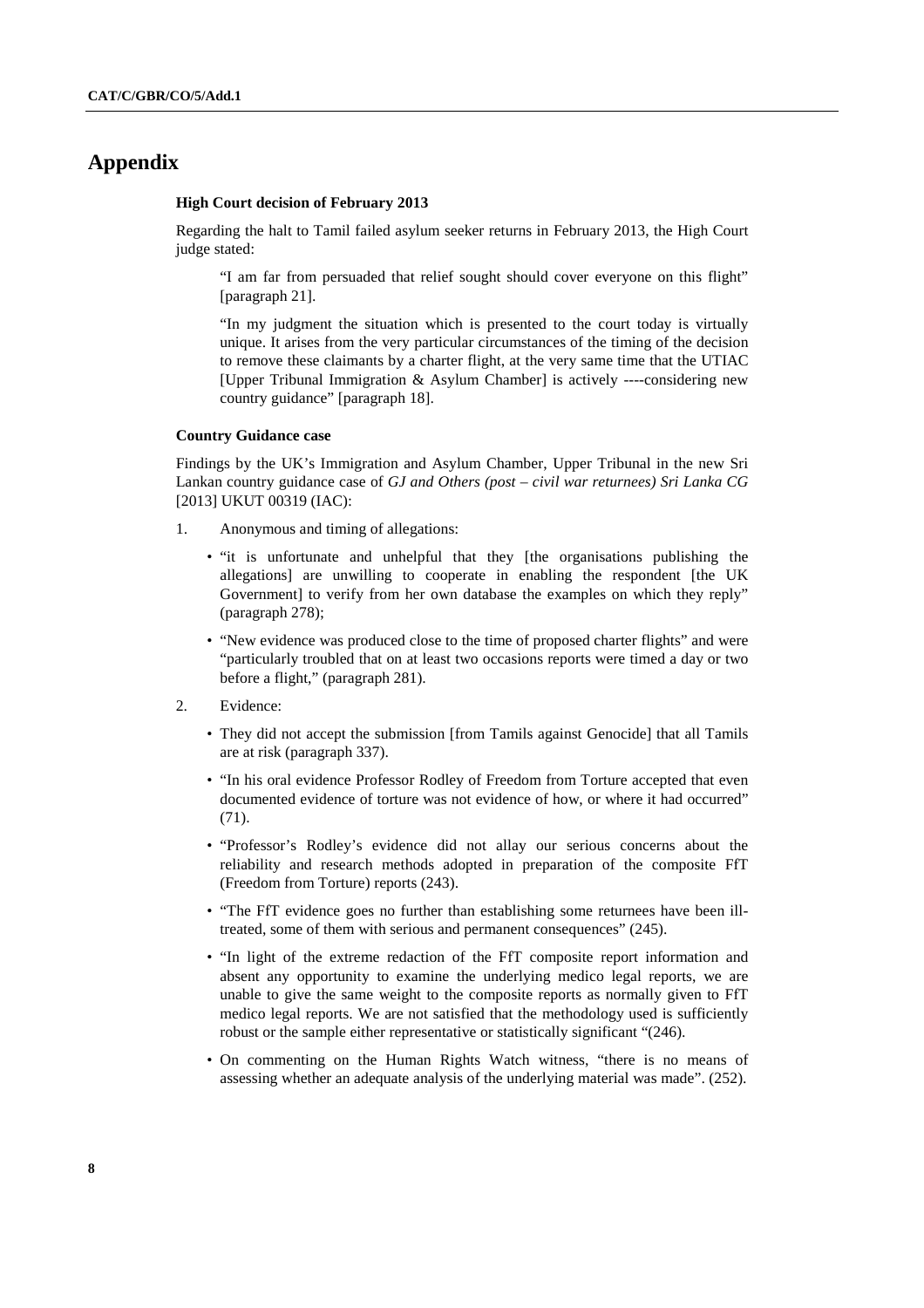• -For Tamils against Genocide "it was not her case that the sample group was representative or statistically significant" (255).

#### **Country Guidance conclusions: (para 356)**

(1) This determination replaces all existing country guidance on Sri Lanka.

(2) The focus of the Sri Lankan Government's concern has changed since the civil war ended in May 2009. The LTTE in Sri Lanka itself is a spent force and there have been no terrorist incidents since the end of the civil war.

(3) The Sri Lankan Government's present objective is to identify Tamil activists in the diaspora who are working for Tamil separatism and to destabilise the unitary Sri Lankan state enshrined in Amendment 6(1) to the Sri Lankan Constitution in 1983, which prohibits the 'violation of territorial integrity' of Sri Lanka. Its focus is on preventing both (a) the resurgence of the LTTE or any similar Tamil separatist organisation and (b) the revival of the civil war within Sri Lanka.

(4) If a person is detained by the Sri Lankan security services there remains a real risk of ill-treatment or harm requiring international protection.

(5) Internal relocation is not an option within Sri Lanka for a person at real risk from the Sri Lankan authorities, since the Government now controls the whole of Sri Lanka and Tamils are required to return to a named address after passing through the airport.

(6) There are no detention facilities at the airport. Only those whose names appear on a "stop" list will be detained from the airport. Any risk for those in whom the Sri Lankan authorities are or become interested exists not at the airport, but after arrival in their home area, where their arrival will be verified by the CID or police within a few days.

(7) The current categories of persons at real risk of persecution or serious harm on return to Sri Lanka, whether in detention or otherwise, are:

(a) Individuals who are, or are perceived to be, a threat to the integrity of Sri Lanka as a single state because they are, or are perceived to have, a significant role in relation to post-conflict Tamil separatism within the diaspora and/or a renewal of hostilities within Sri Lanka;

(b) Journalists (whether in print or other media) or human rights activists, who, in either case, have criticised the Sri Lankan Government, in particular its human rights record, or who are associated with publications critical of the Sri Lankan Government;

Individuals who have given evidence to the Lessons Learned and Reconciliation Commission implicating the Sri Lankan security forces, armed forces or the Sri Lankan authorities in alleged war crimes. Among those who may have witnessed war crimes during the conflict, particularly in the No-Fire Zones in May 2009, only those who have already identified themselves by giving such evidence would be known to the Sri Lankan authorities and therefore only they are at real risk of adverse attention or persecution on return as potential or actual war crimes witnesses;

A person whose name appears on a computerised "stop" list accessible at the airport, comprising a list of those against whom there is an extant court order or arrest warrant. Individuals whose name appears on a "stop" list will be stopped at the airport and handed over to the appropriate Sri Lankan authorities, in pursuance of such order or warrant.

(8) The Sri Lankan authorities' approach is based on sophisticated intelligence, both as to activities within Sri Lanka and in the diaspora. The Sri Lankan authorities know that many Sri Lankan Tamils travelled abroad as economic migrants and also that everyone in